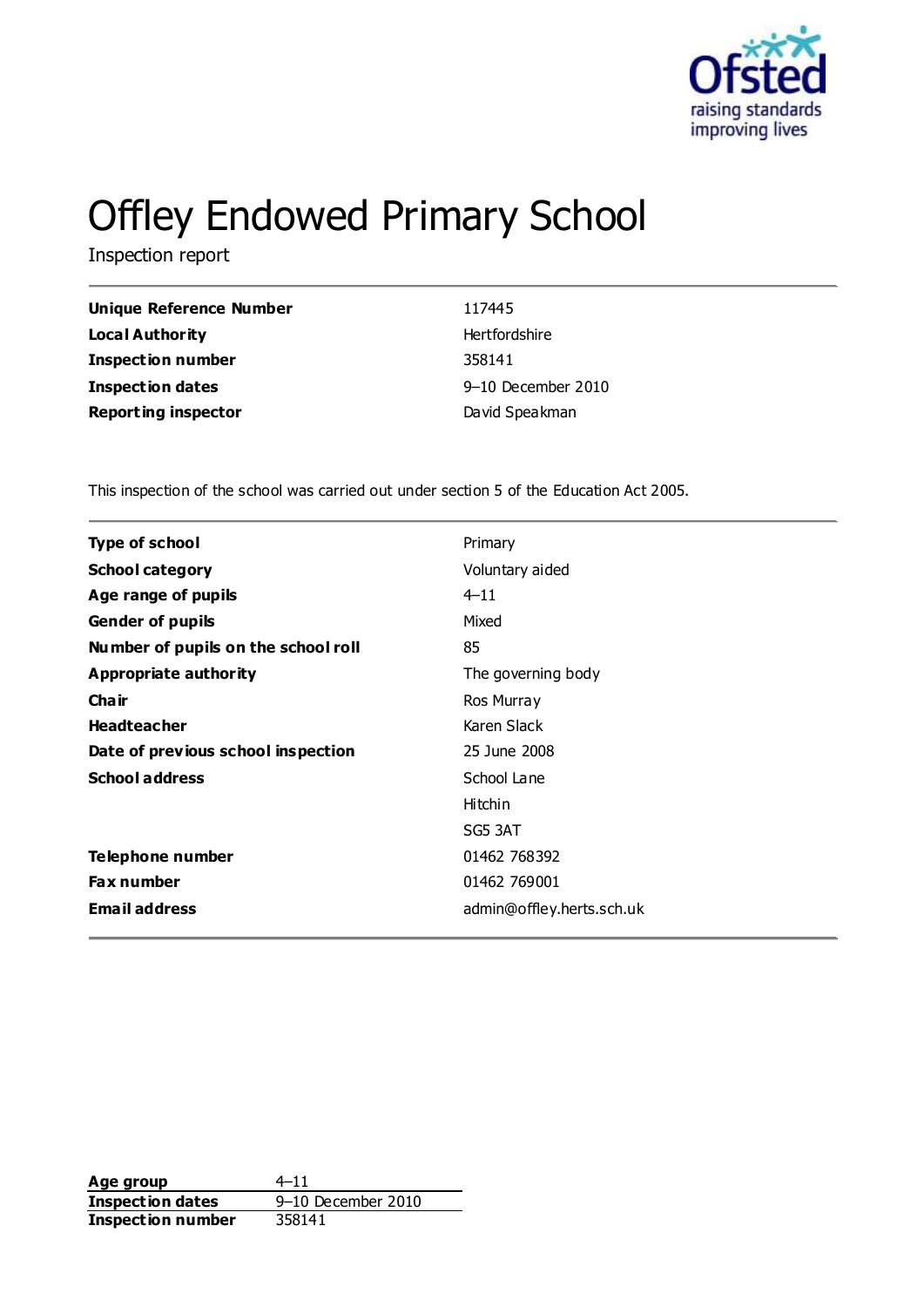The Office for Standards in Education, Children's Services and Skills (Ofsted) regulates and inspects to achieve excellence in the care of children and young people, and in education and skills for learners of all ages. It regulates and inspects childcare and children's social care, and inspects the Children and Family Court Advisory Support Service (Cafcass), schools, colleges, initial teacher training, work-based learning and skills training, adult and community learning, and education and training in prisons and other secure establishments. It assesses council children's services, and inspects services for looked after children, safeguarding and child protection.

Further copies of this report are obtainable from the school. Under the Education Act 2005, the school must provide a copy of this report free of charge to certain categories of people. A charge not exceeding the full cost of reproduction may be made for any other copies supplied.

If you would like a copy of this document in a different format, such as large print or Braille, please telephone 0300 1234 234, or email **[enquiries@ofsted.gov.uk](mailto:enquiries@ofsted.gov.uk)**.

You may copy all or parts of this document for non-commercial educational purposes, as long as you give details of the source and date of publication and do not alter the documentation in any way.

To receive regular email alerts about new publications, including survey reports and school inspection reports, please visit our website and go to 'Subscribe'.

Royal Exchange Buildings St Ann's Square Manchester M2 7LA T: 0300 1234 234 Textphone: 0161 618 8524 E: **[enquiries@ofsted.gov.uk](mailto:enquiries@ofsted.gov.uk)** W: **[www.ofsted.gov.uk](http://www.ofsted.gov.uk/)**

© Crown copyright 2010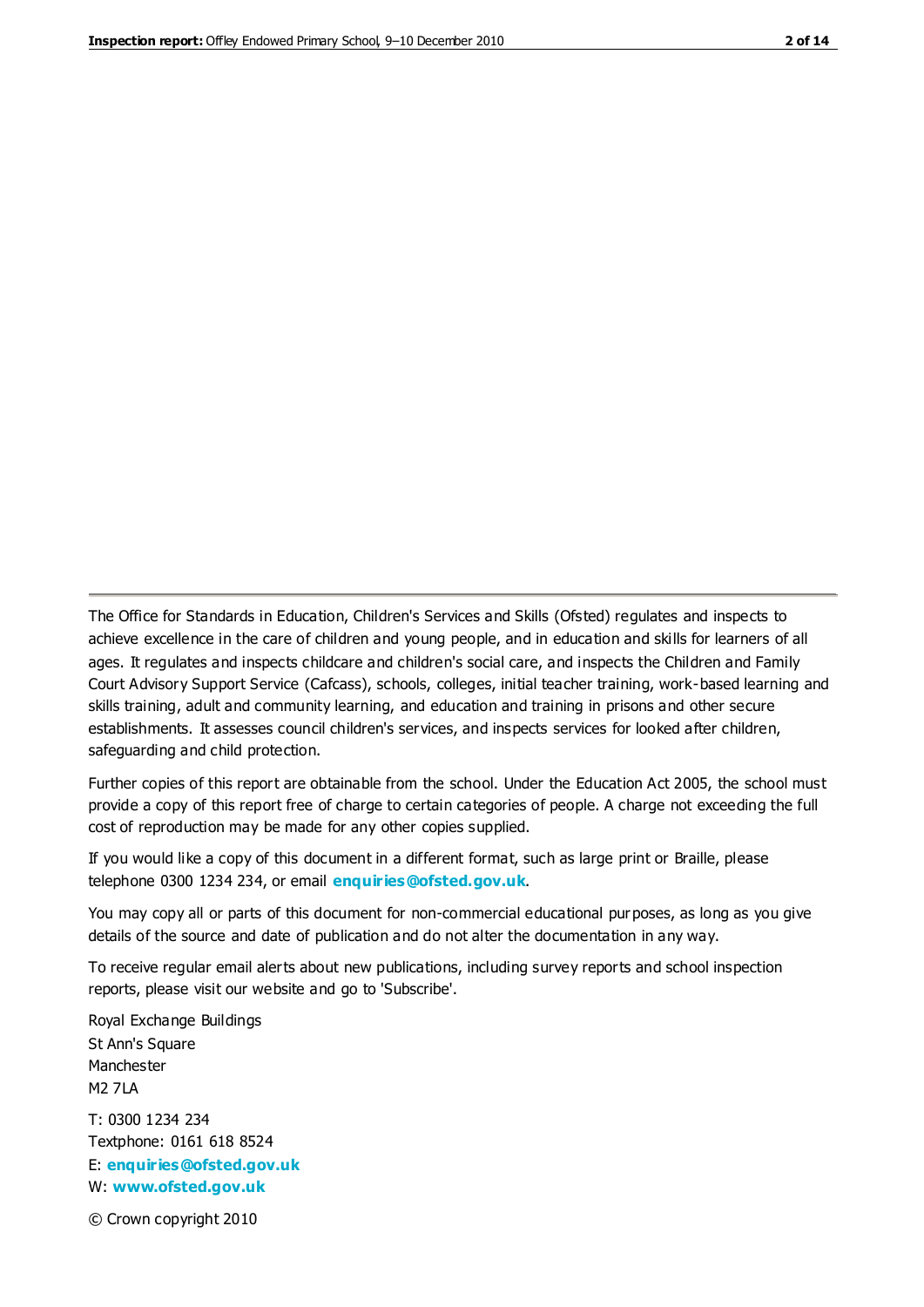# **Introduction**

This inspection was carried out by two additional inspectors. Inspectors observed eight lessons or parts of lessons and saw seven teachers, including visiting specialist teachers. Meetings were held with the headteacher, groups of pupils, governors, and subject leaders. They observed the school's work, and looked at school assessment and tracking data, samples of pupils' work, records of monitoring and evaluation of the school's performance and a wide range of records and policies linked to safeguarding. They also considered 67 questionnaires from parents and carers, 40 from pupils and 10 from staff.

The inspection team reviewed many aspects of the school's work. It looked in detail at the following.

- What is leading to the variation in outcomes at the end of both key stages, particularly in English [reading and writing] at Key Stage 1?
- $\blacksquare$  How well is assessment used by teachers to assess individual capability and to ensure that each pupil in mixed age and ability classes is sufficiently challenged to fully achieve his/her potential?
- $\blacksquare$  How effective is the monitoring and evaluation of the impact of teaching on learning and therefore progress and achievement?

## **Information about the school**

This is a small primary school set in a rural community. Most pupils come from a White British background very few speak English as an additional language. None is at the early stages of learning English. The number of pupils known to be eligible to claim free school meals is similar to other schools. There is an average proportion of pupils identified as having special educational needs and/or disabilities, mainly for moderate learning difficulties. None has a statement of special educational needs. Provision for children in the Early Years Foundation Stage is in a Reception class and pupils in Key Stages 1 and 2 are taught in one of three mixed-age classes. This arrangement is flexible and depends upon the cohort numbers. Awards obtained by the school include the Healthy Schools Status, Activemark, Travel Scheme Award and Artsmark Silver award. There is pre-school provision on site, which is not managed by the governing body and is subject to a separate inspection.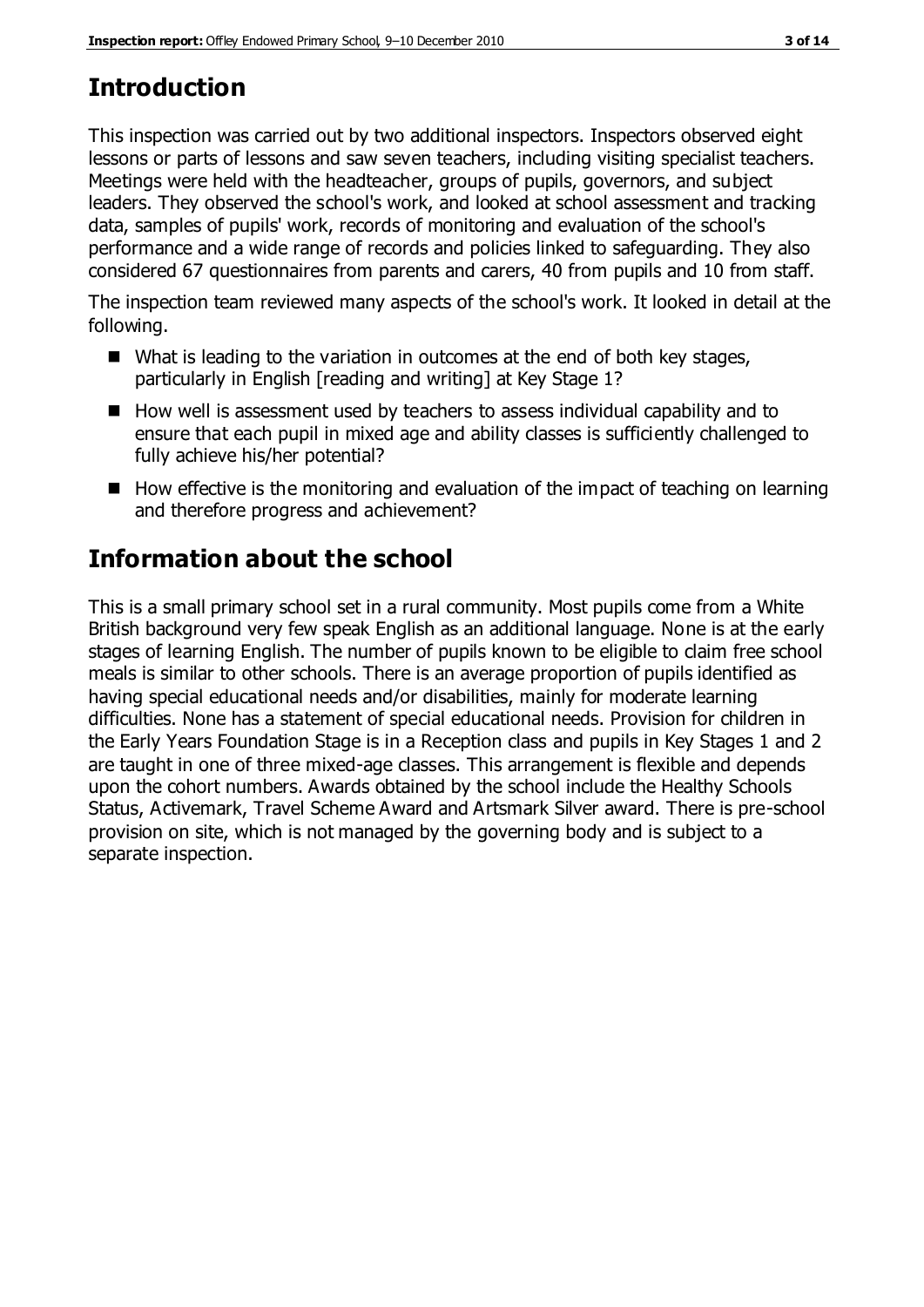## **Inspection judgements**

| Overall effectiveness: how good is the school?  |  |
|-------------------------------------------------|--|
| The school's capacity for sustained improvement |  |

## **Main findings**

Offley Endowed Primary School provides a satisfactory education. Children get off to a good start in the Early Years Foundation Stage and progress well in their Reception Year. Thereafter, achievement is satisfactory and by the end of Year 6, standards in English and mathematics are broadly in line with the national average.

The strength of this school lies in the good care and support that all adults show for pupils, through internal arrangements and through good links with external support agencies. As a result, pupils' personal development is good. Pupils follow the example set by adults and as one parent commented 'The school has a very strong community feel and the children learn to care for one another.' Another added 'The school has a family atmosphere and all children know all adults well.' This was confirmed as being important in conversations with pupils. Pupils' spiritual, moral, social and cultural development is good. They make a good contribution to life within the local community and within school. Behaviour is good. Even when the pace of lessons is slow and pupils are not active in learning, they behave well. When they are challenged and motivated, pupils respond very well and their behaviour is often excellent. Pupils show a mature approach to being a member of the school community and as a matter of course try to solve any difficult situations for themselves. If they need to call on adult support, they are confident that it is readily available and consequently children feel safe in school. Pupils have an excellent understanding of what it means to stay healthy. They choose to eat healthy meals and snacks whilst in school and engage in lots of physical activity.

Satisfactory and good teaching was seen in equal measures during the inspection. Teachers do not always take enough account of the prior attainment of individual pupils and too often plan activities for the different year groups in each class rather than planning challenging activities for individual pupils. Too little reference to the actual levels pupils are working at was seen in planning so there is no clear idea of learning progression for individual pupils or of their next steps in learning. Sometimes not enough account is taken of pupils being ready to move on, and this has the effect of holding back their progress, particularly for middle and higher attaining pupils.

The monitoring and evaluation of teaching is satisfactory, but not rigorous enough to improve teaching so that it is consistently good in terms of its level of challenge to promote better learning and progress. Some monitoring of teaching is informal and not sufficiently focused on impact.

The headteacher and subject leaders have a planned programme for monitoring the impact of improvement initiatives. The headteacher is tracking each pupil's progress, but targets for the average and more able are not challenging enough. Subject leaders are playing an important role in the improvement strategy, but currently their work is not focused sharply enough on improving the pace at which pupils are learning and making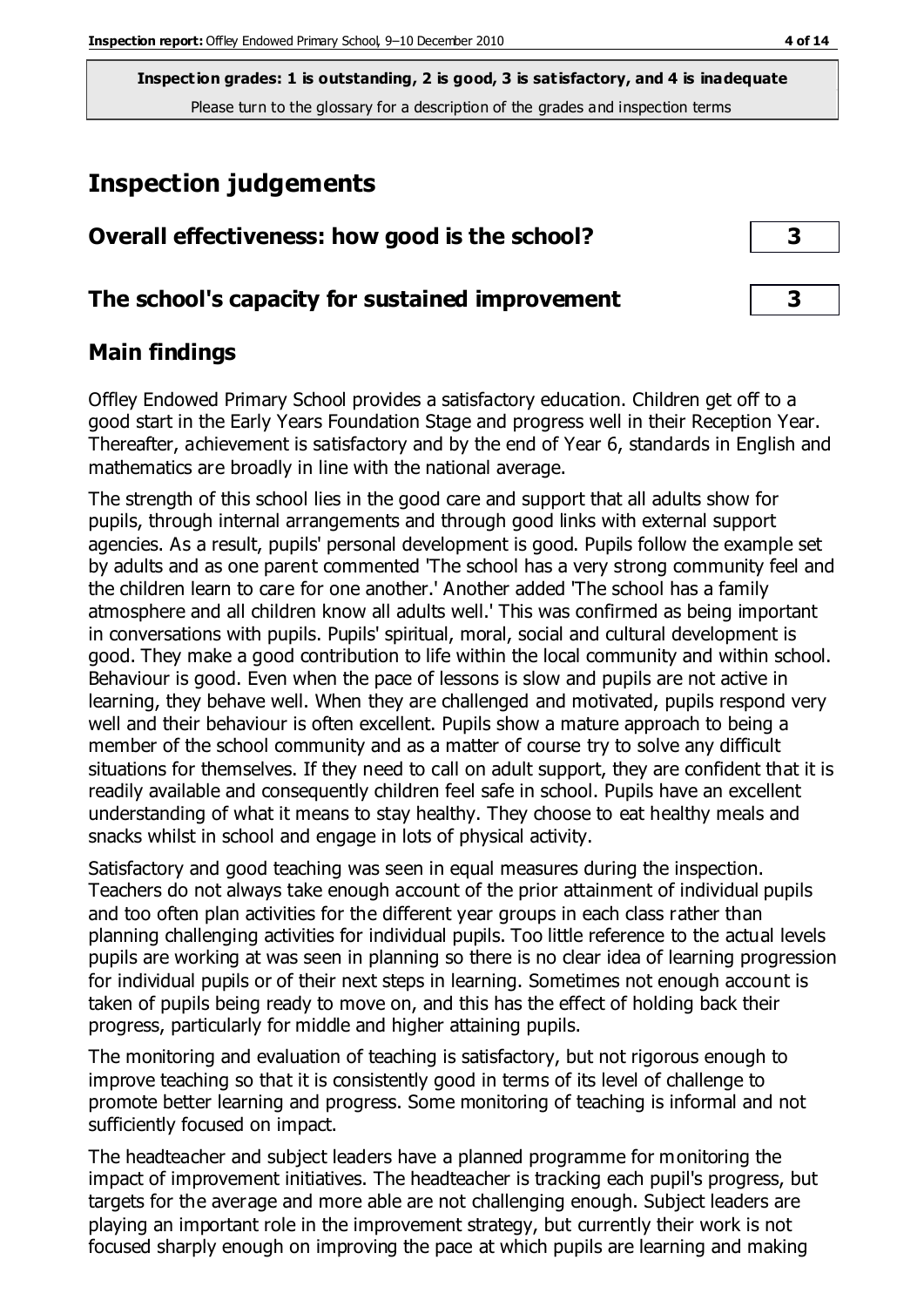progress in lessons. Self-evaluation is accurate and reflects the headteacher's clear evaluation of the school's strengths and weaknesses. The school's capacity for sustained improvement is satisfactory.

#### **What does the school need to do to improve further?**

- Improve pupils' progress in English and mathematics so the attainment at the end of both key stages is consistently above the national average by:
	- $-$  ensuring that all teaching is of a good or better quality
	- using assessment data more effectively to make sure individual pupils, particularly those capable of average and higher attainment, are challenged fully and make the best possible progress
	- setting individual challenging targets using national curriculum levels and using these in planning individual learning programmes through the school so that all pupils make good progress as they pass from year to year.
- Be more rigorous in the monitoring of teaching and ensure that leaders and managers contribute significantly to pupils' progress by:
	- putting a greater emphasis on the impact of teaching on pupils' learning and progress
	- providing formal feedback on observations and following up and acting on areas identified for development
	- using other sources of information, such as scrutiny of pupils' work and assessment data, to evaluate the effect of teaching on learning.
- Up to 40% of the schools whose overall effectiveness is judged satisfactory may receive a monitoring visit by an Ofsted inspector before their next section 5 inspection.

#### **Outcomes for individuals and groups of pupils 3**

Children enter the Reception Year with attainment that is typical for children of this age. Overall satisfactory achievement means that standards at the end of Year 6 are broadly average. There has been some variation from year to year but this is linked to the different needs of small cohorts and the lack of planning against individual prior attainment. Consequently pupils make adequate progress and the quality of their learning is satisfactory. Early identification of children with special educational needs and/or disabilities means that effective support is soon provided and these pupils make good progress, narrowing the gap between them and other pupils. Differences in the achievement for groups of pupils mean that equality of opportunity is satisfactory. Those pupils in Year 4 whose attainment was low at the end of Year 2 are now doing well which represents good progress. In literacy, information and communication technology and music lessons these pupils showed good attitudes to learning. They were keen and enthusiastic learners, obviously enjoying their work and showing greater confidence.

Pupils enjoy being active participants in learning and show a lot of enthusiasm and enjoyment in practical activities. They have produced some very expressive artwork, which has resulted from high levels of collaboration in group work all of which adds significantly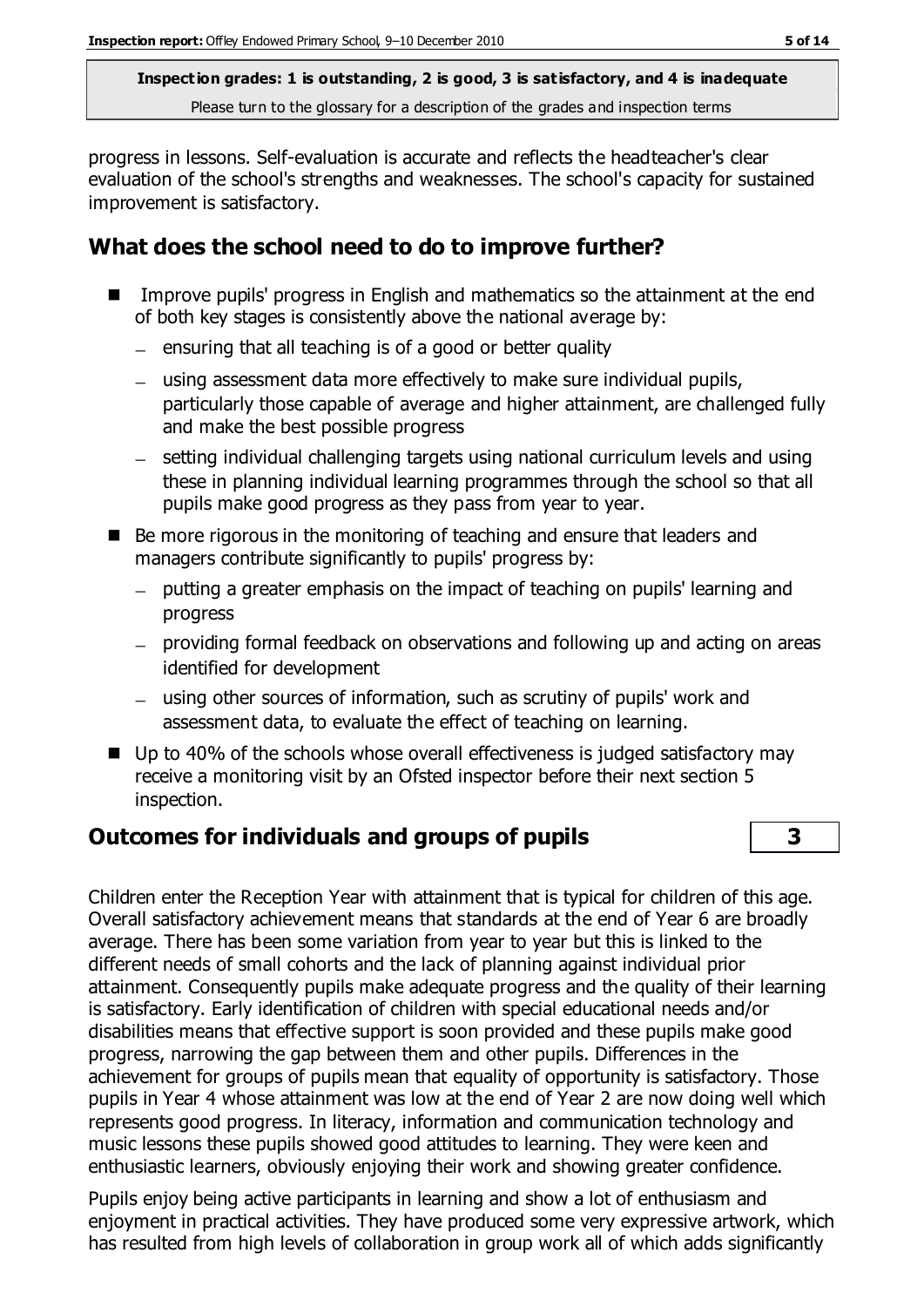to their good spiritual, social and cultural development. Standards in music are good and pupils show good engagement and pride in their performance when either playing instruments or singing. They enjoy physical activity and have a good record in competitive sports, particularly for a small school. Pupils enjoy school a great deal and their attendance has improved this year; it is now above the national average. They are prepared well for the next steps in their education. Although attainment in English and mathematics is broadly average, they have good information and communication

technology skills, are good at working together and show initiative and independence in planning different school activities. These are the grades for pupils' outcomes

| Pupils' achievement and the extent to which they enjoy their learning                                                     | 3                       |
|---------------------------------------------------------------------------------------------------------------------------|-------------------------|
| Taking into account:<br>Pupils' attainment <sup>1</sup>                                                                   | 3                       |
| The quality of pupils' learning and their progress                                                                        | 3                       |
| The quality of learning for pupils with special educational needs and/or disabilities<br>and their progress               | $\mathcal{P}$           |
| The extent to which pupils feel safe                                                                                      | $\mathbf{2}$            |
| Pupils' behaviour                                                                                                         | 2                       |
| The extent to which pupils adopt healthy lifestyles                                                                       | 1                       |
| The extent to which pupils contribute to the school and wider community                                                   | $\overline{\mathbf{2}}$ |
| The extent to which pupils develop workplace and other skills that will contribute to<br>their future economic well-being |                         |
| Taking into account:<br>Pupils' attendance <sup>1</sup>                                                                   | $\overline{2}$          |
| The extent of pupils' spiritual, moral, social and cultural development                                                   | 2                       |

<sup>1</sup> The grades for attainment and attendance are: 1 is high; 2 is above average; 3 is broadly average; and 4 is low

## **How effective is the provision?**

The quality of teaching is satisfactory in terms of its impact on pupils learning and progress. However, teachers show some good teaching skills. Relationships with pupils are good and teachers are very supportive of pupils' personal development. Marking is good. It is appropriate to pupils' ages and clearly informs pupils of what they do well and what they need to do to improve. Teachers have high expectations of pupils' conduct and have established calm learning environments in classes. Teaching assistants work well with groups of pupils, but too often sit unoccupied whilst the teacher is introducing a lesson. Otherwise they contribute well to group work, including with pupils with special educational needs and/or disabilities and help these pupils to make good progress.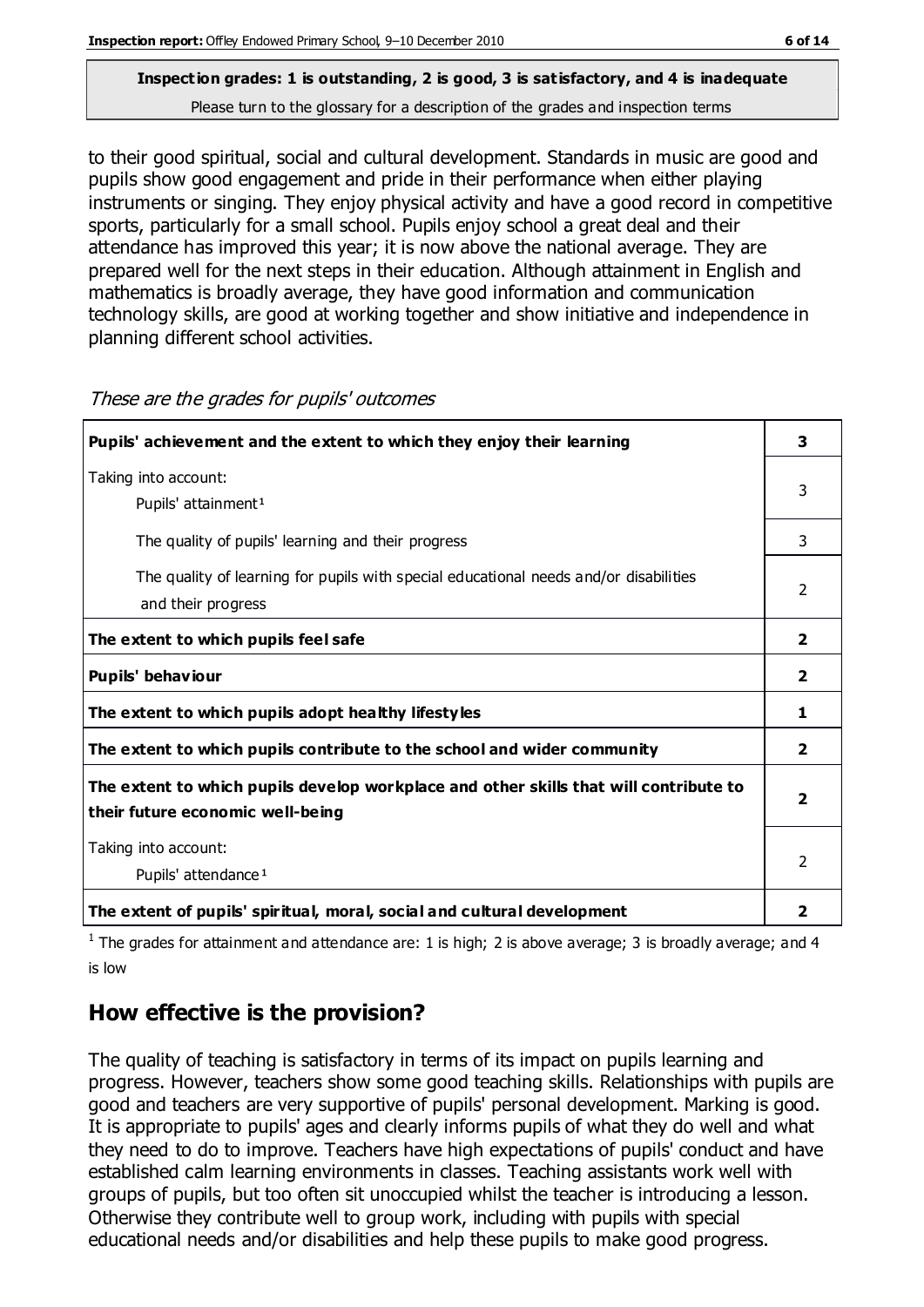# **Inspection grades: 1 is outstanding, 2 is good, 3 is satisfactory, and 4 is inadequate**

Please turn to the glossary for a description of the grades and inspection terms

The curriculum is good. This has been a development focus and now offers a broad range of interesting learning experiences. Parents commented on the curriculum: 'We particularly like the breadth of education offered rather than rigidly following the curriculum.' Another added 'It is very strong at music and performing, which really benefits the children.' There are interesting links between subjects. Good provision through specialist teaching in music, physical education and French helps make learning stimulating in these subjects. There is an excellent range of visits, visitors and links with outside agencies and other schools which add richness to pupils' learning experience. As one pupil put it 'There's lots of stuff to do in this school.'

| The quality of teaching                                                                                    |  |
|------------------------------------------------------------------------------------------------------------|--|
| Taking into account:<br>The use of assessment to support learning                                          |  |
| The extent to which the curriculum meets pupils' needs, including, where relevant,<br>through partnerships |  |
| The effectiveness of care, guidance and support                                                            |  |

These are the grades for the quality of provision

## **How effective are leadership and management?**

Through her own assessments the headteacher has a realistic view on how well children are progressing and is keen to improve pupils' achievement, raise standards and hence ensure that all pupils are doing as well as they possibly can. However, there is a cautious view amongst some staff that it is safer to set comfortable targets that pupils will easily achieve rather than setting challenging ones that will raise the level of achievement above satisfactory.

Safeguarding is satisfactory. All requirements are in place and whilst pupils are safe some important procedures and documentation are generic and do not take into account the particular circumstances of the school. Consequently, governance is satisfactory. Governors are involved in supporting the school and often ask challenging questions but there is room to develop further their monitoring role.

The school has made strides in building its relationship with parents and carers, through involving them in initiatives such as the Reading Challenge during the summer break and involving them in pupils' learning logs. This has been effective and reflected in parents' involvement in supporting the school and their children's education.

The school's approach to establishing community cohesion is good. School leaders have evaluated the school's place within a range of communities and has devised an action plan to address any weaknesses. It has identified good provision within the school, at local and national levels but realises that the global dimension could be developed further.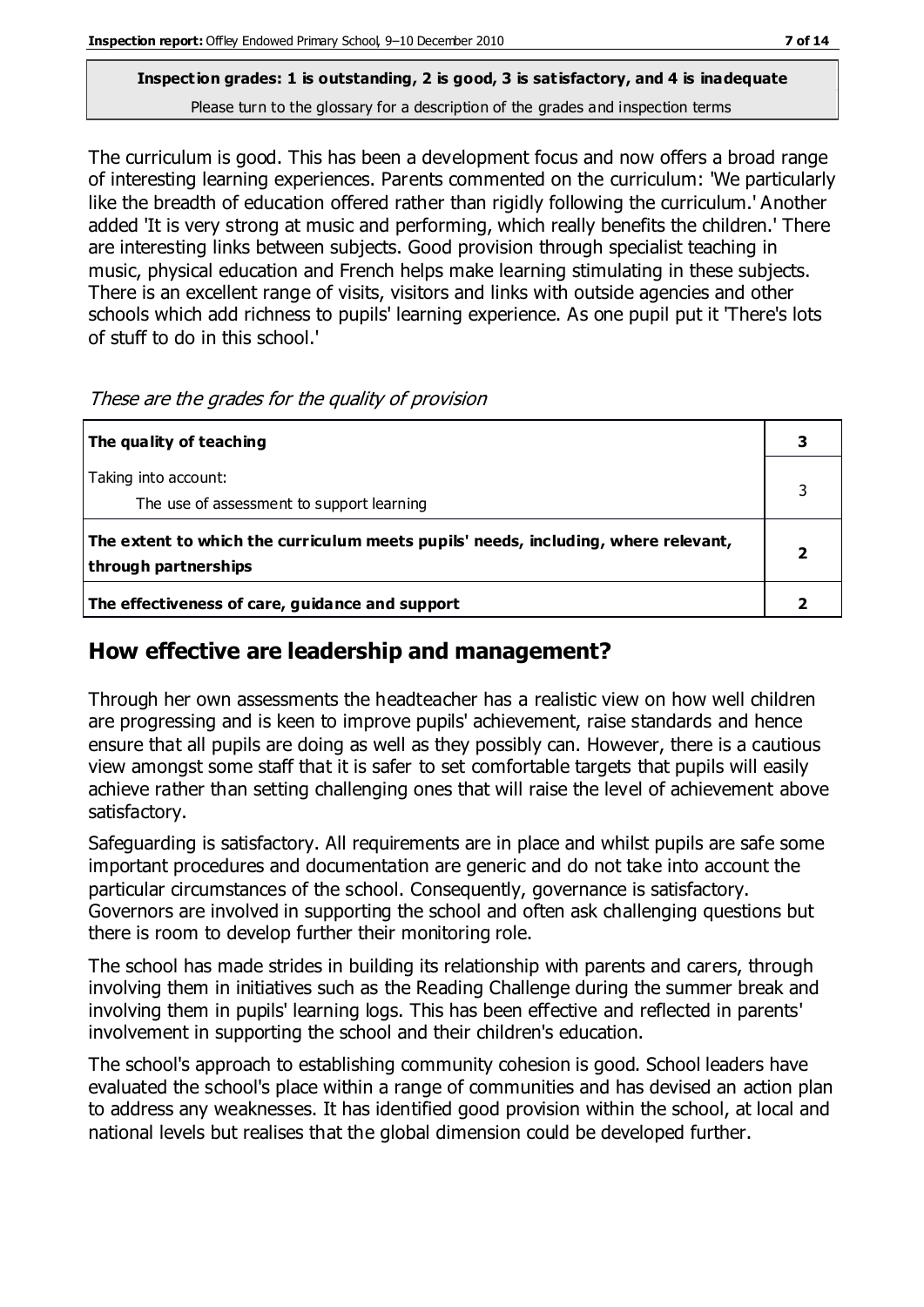**Inspection grades: 1 is outstanding, 2 is good, 3 is satisfactory, and 4 is inadequate**

Please turn to the glossary for a description of the grades and inspection terms

These are the grades for leadership and management

| The effectiveness of leadership and management in embedding ambition and driving<br>improvement                                                                  |                |
|------------------------------------------------------------------------------------------------------------------------------------------------------------------|----------------|
| Taking into account:<br>The leadership and management of teaching and learning                                                                                   | 3              |
| The effectiveness of the governing body in challenging and supporting the<br>school so that weaknesses are tackled decisively and statutory responsibilities met | 3              |
| The effectiveness of the school's engagement with parents and carers                                                                                             | $\overline{2}$ |
| The effectiveness of partnerships in promoting learning and well-being                                                                                           | $\overline{2}$ |
| The effectiveness with which the school promotes equality of opportunity and tackles<br>discrimination                                                           | 3              |
| The effectiveness of safeguarding procedures                                                                                                                     | 3              |
| The effectiveness with which the school promotes community cohesion                                                                                              | $\mathbf{2}$   |
| The effectiveness with which the school deploys resources to achieve value for money                                                                             | 3              |

## **Early Years Foundation Stage**

Children make good progress in their Reception Year and their attainment when moving into Year 1 is as expected for their age with some strengths, particularly in personal, social and emotional development. This is where the basis of positive attitudes and enjoyment in learning is established.

The curriculum is interesting and engages children's interest and enthusiasm. There is an emphasis on core skills but there is good coverage of all areas of learning through topics. There is a well-considered balance between teacher directed learning and child initiated activities and between indoor and outside learning. Much of the learning in the Early Years Foundation Stage is based on children experiencing for themselves, typified by a camera placed in a nesting box linked to the interactive white board so children can watch directly how birds look after their young, even before eggs have hatched. Children have kept an interesting journal. Adults often follow children's own ideas such as following up the 'dinosaur eggs' found in the garden.

Expectations of these children are high. They receive specialist music teaching and from an early age produce good quality music, including singing and voice training at an appropriate level. Children respond enthusiastically and their singing has a quality expected from older children. They hold a tune, sing well together and enjoy these activities. Each child clearly grows in confidence through activities such as these.

Adults work well as a team. There is good leadership within the setting. Adults are deployed effectively and engage fully with the children. Assessment of children's progress is on-going and adults report back regularly to the Early Years Foundation Stage leader. Children's progress and learning experiences are carefully recorded in individual 'Learning Journeys' which record each child's experiences through the year and which provide a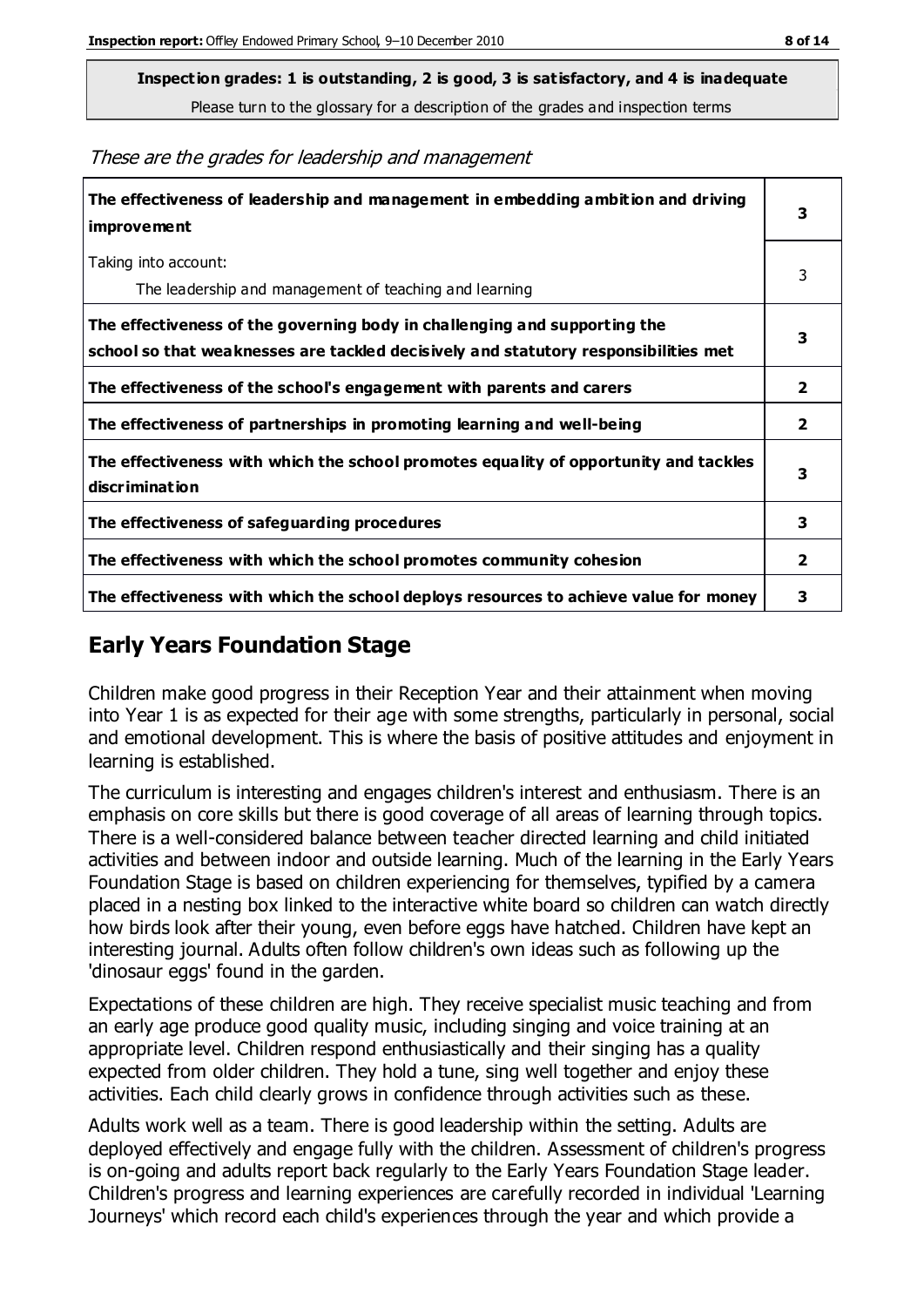lasting memory for parents and carers when the journals are passed to them at the end of the Reception Year.

These are the grades for the Early Years Foundation Stage

| <b>Overall effectiveness of the Early Years Foundation Stage</b>                      |  |  |
|---------------------------------------------------------------------------------------|--|--|
| Taking into account:<br>Outcomes for children in the Early Years Foundation Stage     |  |  |
| The quality of provision in the Early Years Foundation Stage                          |  |  |
| The effectiveness of leadership and management of the Early Years Foundation<br>Stage |  |  |

#### **Views of parents and carers**

There was a very good response to the questionnaire, with over three-quarters of the children represented in their parents' or carers' responses. They express a high level of satisfaction with the work of the school and in no category was there any significant disagreement. The inspectors looked carefully at pupils' progress and safeguarding arrangements and found both of these aspects to be satisfactory.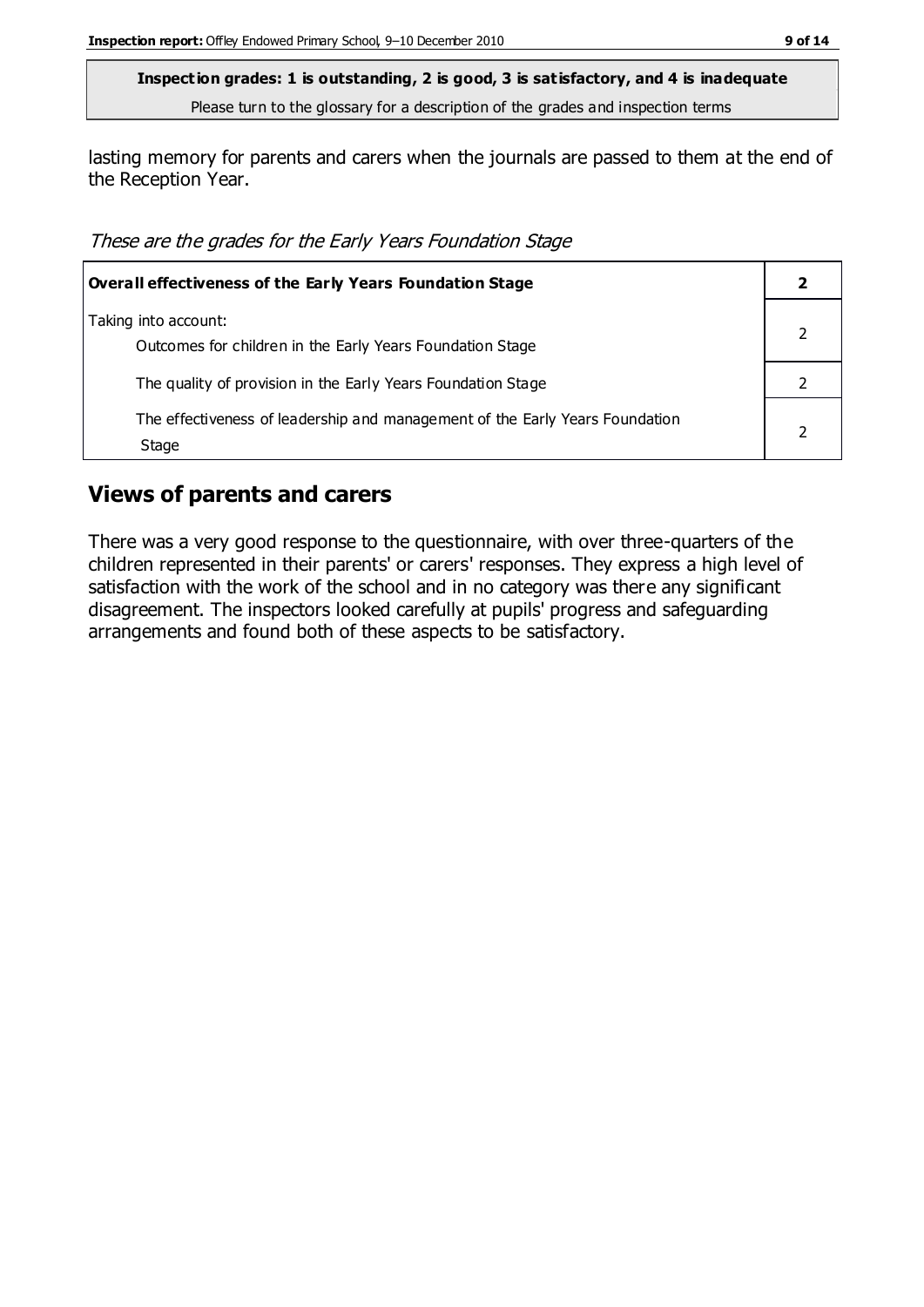#### **Responses from parents and carers to Ofsted's questionnaire**

Ofsted invited all the registered parents and carers of pupils registered at Offley Endowed Primary School to complete a questionnaire about their views of the school.

In the questionnaire, parents and carers were asked to record how strongly they agreed with 13 statements about the school. The inspection team received 67 completed questionnaires by the end of the on-site inspection. In total, there are 85 pupils registered at the school.

| <b>Statements</b>                                                                                                                                                                                                                                       | <b>Strongly</b><br>agree |               |              | Agree         |                | <b>Disagree</b> |              | <b>Strongly</b><br>disagree |
|---------------------------------------------------------------------------------------------------------------------------------------------------------------------------------------------------------------------------------------------------------|--------------------------|---------------|--------------|---------------|----------------|-----------------|--------------|-----------------------------|
|                                                                                                                                                                                                                                                         | <b>Total</b>             | $\frac{0}{0}$ | <b>Total</b> | $\frac{0}{0}$ | <b>Total</b>   | $\frac{0}{0}$   | <b>Total</b> | $\frac{0}{0}$               |
| My child enjoys school                                                                                                                                                                                                                                  | 51                       | 76            | 15           | 22            | 0              | 0               | $\mathbf 0$  | $\mathbf 0$                 |
| The school keeps my child<br>safe                                                                                                                                                                                                                       | 41                       | 61            | 24           | 36            | $\overline{2}$ | 3               | $\mathbf 0$  | $\mathbf 0$                 |
| My school informs me about<br>my child's progress                                                                                                                                                                                                       | 43                       | 64            | 23           | 34            | 1              | $\mathbf{1}$    | $\mathbf 0$  | $\mathbf 0$                 |
| My child is making enough<br>progress at this school                                                                                                                                                                                                    | 37                       | 55            | 25           | 37            | 4              | 6               | 0            | $\mathbf 0$                 |
| The teaching is good at this<br>school                                                                                                                                                                                                                  | 43                       | 64            | 23           | 34            | 0              | 0               | $\mathbf 0$  | $\mathbf 0$                 |
| The school helps me to<br>support my child's learning                                                                                                                                                                                                   | 37                       | 55            | 28           | 42            | 1              | $\mathbf{1}$    | $\mathbf 0$  | $\mathbf 0$                 |
| The school helps my child to<br>have a healthy lifestyle                                                                                                                                                                                                | 41                       | 61            | 26           | 39            | 0              | $\mathbf 0$     | $\mathbf 0$  | $\mathbf 0$                 |
| The school makes sure that<br>my child is well prepared for<br>the future (for example<br>changing year group,<br>changing school, and for<br>children who are finishing<br>school, entering further or<br>higher education, or entering<br>employment) | 36                       | 54            | 26           | 39            | $\mathbf 0$    | $\mathbf{0}$    | $\mathbf 0$  | $\mathbf 0$                 |
| The school meets my child's<br>particular needs                                                                                                                                                                                                         | 38                       | 57            | 26           | 39            | 1              | $\mathbf{1}$    | $\mathbf 0$  | $\mathbf 0$                 |
| The school deals effectively<br>with unacceptable behaviour                                                                                                                                                                                             | 29                       | 43            | 34           | 51            | 1              | $\mathbf{1}$    | $\mathbf 0$  | 0                           |
| The school takes account of<br>my suggestions and concerns                                                                                                                                                                                              | 31                       | 46            | 34           | 51            | $\mathbf{1}$   | $\mathbf{1}$    | 0            | 0                           |
| The school is led and<br>managed effectively                                                                                                                                                                                                            | 40                       | 60            | 25           | 37            | $\mathbf 0$    | $\mathbf 0$     | $\mathbf 0$  | $\mathbf 0$                 |
| Overall, I am happy with my<br>child's experience at this<br>school                                                                                                                                                                                     | 43                       | 64            | 24           | 36            | $\pmb{0}$      | 0               | $\mathbf 0$  | $\mathbf 0$                 |

The table above summarises the responses that parents and carers made to each statement. The percentages indicate the proportion of parents and carers giving that response out of the total number of completed questionnaires. Where one or more parents and carers chose not to answer a particular question, the percentages will not add up to 100%.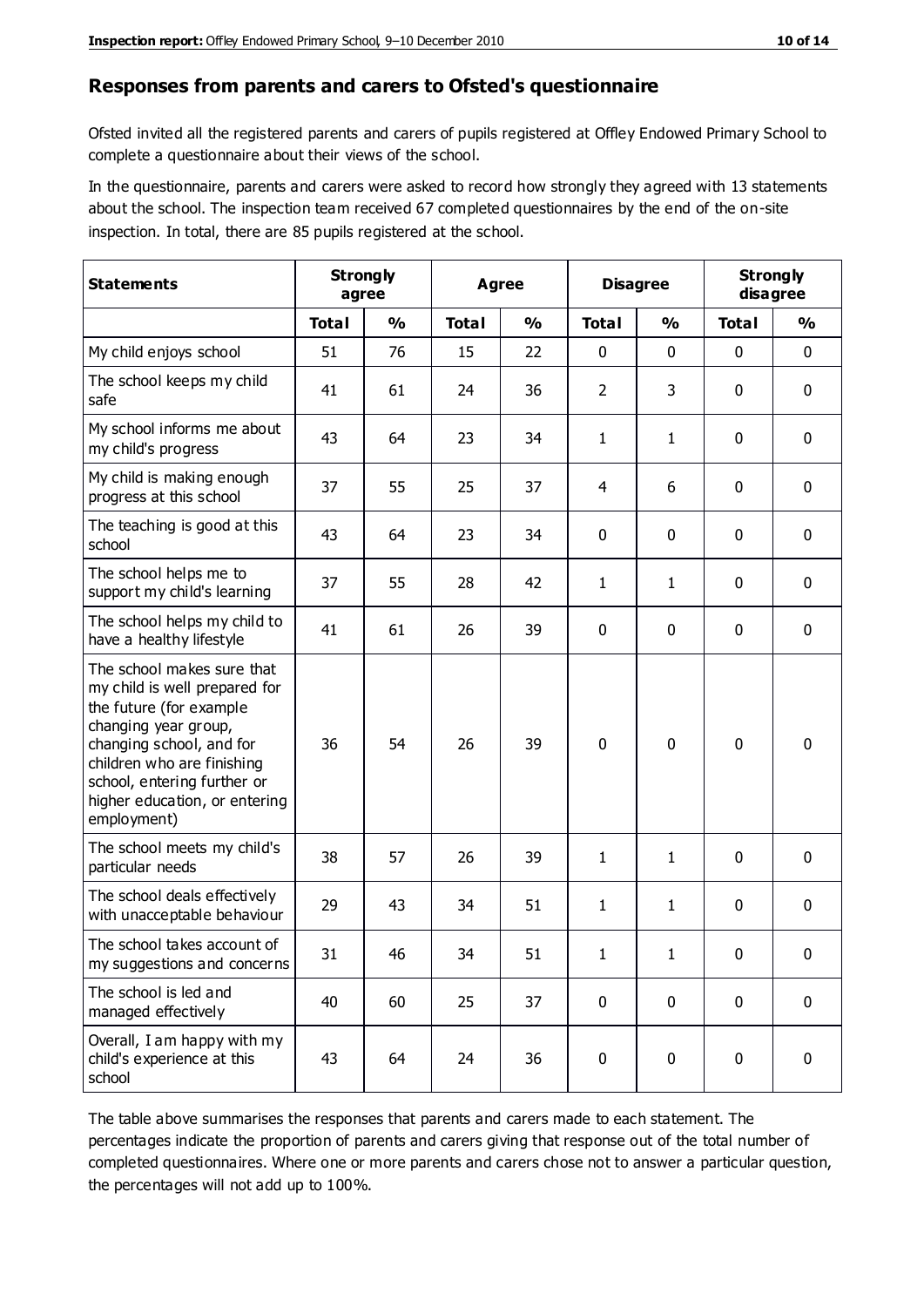## **Glossary**

| Grade   | <b>Judgement</b> | <b>Description</b>                                                                                                                                                                                                            |  |
|---------|------------------|-------------------------------------------------------------------------------------------------------------------------------------------------------------------------------------------------------------------------------|--|
| Grade 1 | Outstanding      | These features are highly effective. An outstanding school<br>provides exceptionally well for all its pupils' needs.                                                                                                          |  |
| Grade 2 | Good             | These are very positive features of a school. A school that<br>is good is serving its pupils well.                                                                                                                            |  |
| Grade 3 | Satisfactory     | These features are of reasonable quality. A satisfactory<br>school is providing adequately for its pupils.                                                                                                                    |  |
| Grade 4 | Inadequate       | These features are not of an acceptable standard. An<br>inadequate school needs to make significant improvement<br>in order to meet the needs of its pupils. Ofsted inspectors<br>will make further visits until it improves. |  |

#### **What inspection judgements mean**

## **Overall effectiveness of schools**

|                       | Overall effectiveness judgement (percentage of schools) |      |                     |                   |
|-----------------------|---------------------------------------------------------|------|---------------------|-------------------|
| <b>Type of school</b> | <b>Outstanding</b>                                      | Good | <b>Satisfactory</b> | <b>Inadequate</b> |
| Nursery schools       | 58                                                      | 36   | 4                   | 2                 |
| Primary schools       | 8                                                       | 43   | 40                  | 9                 |
| Secondary schools     | 10                                                      | 35   | 42                  | 13                |
| Sixth forms           | 13                                                      | 39   | 45                  | 3                 |
| Special schools       | 33                                                      | 42   | 20                  | 4                 |
| Pupil referral units  | 18                                                      | 40   | 29                  | 12                |
| All schools           | 11                                                      | 42   | 38                  | 9                 |

New school inspection arrangements were introduced on 1 September 2009. This means that inspectors now make some additional judgements that were not made previously.

The data in the table above are for the period 1 September 2009 to 31 March 2010 and are the most recently published data available (see **[www.ofsted.gov.uk](http://www.ofsted.gov.uk/)**). Please note that the sample of schools inspected during the autumn and spring terms 2009/10 was not representative of all schools nationally, as weaker schools are inspected more frequently than good or outstanding schools.

Percentages are rounded and do not always add exactly to 100. Secondary school figures include those that have sixth forms, and sixth form figures include only the data specifically for sixth form inspection judgements.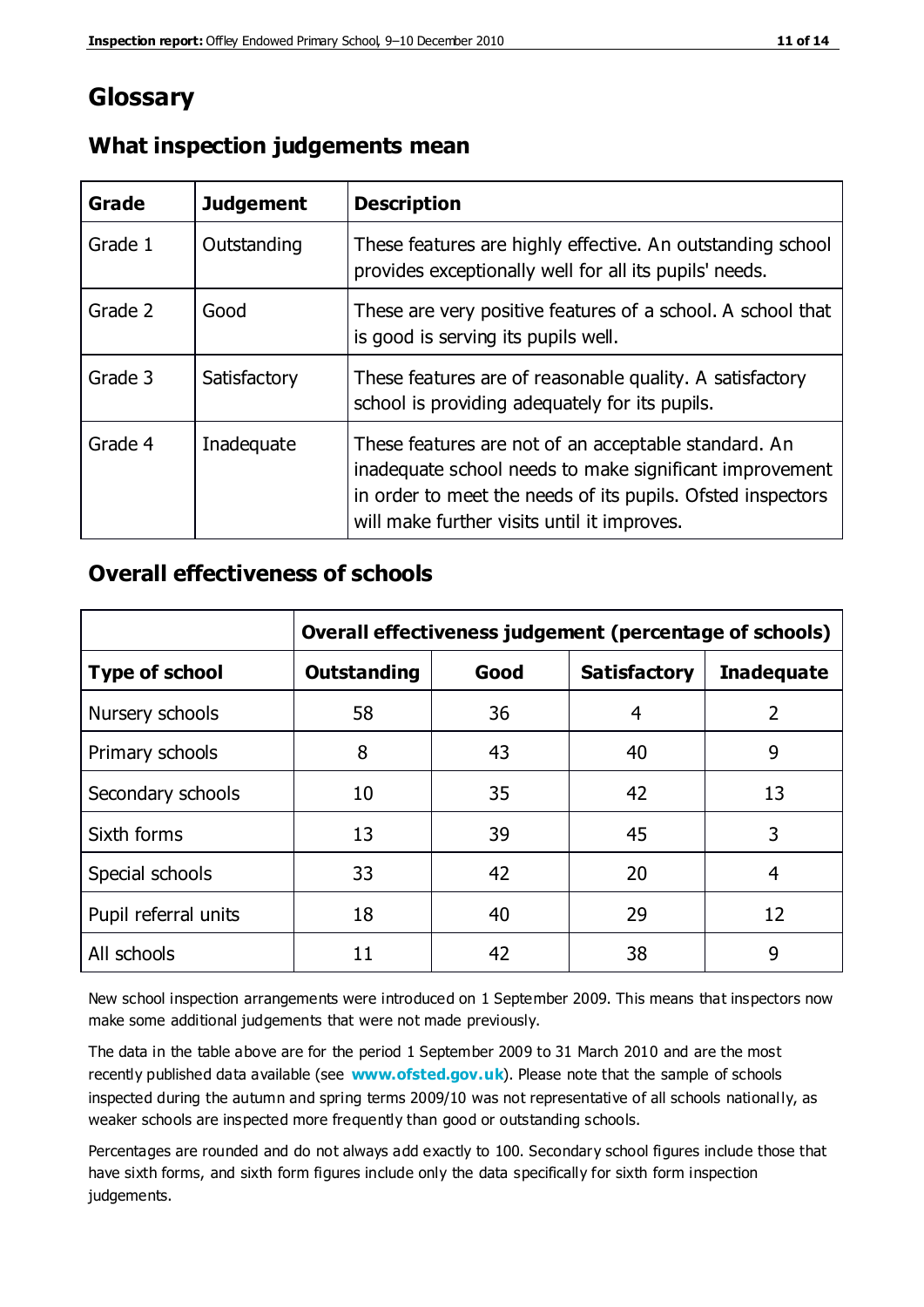## **Common terminology used by inspectors**

| Achievement:                  | the progress and success of a pupil in their learning,<br>development or training.                                                                                                                                                          |  |  |
|-------------------------------|---------------------------------------------------------------------------------------------------------------------------------------------------------------------------------------------------------------------------------------------|--|--|
| Attainment:                   | the standard of the pupils' work shown by test and<br>examination results and in lessons.                                                                                                                                                   |  |  |
| Capacity to improve:          | the proven ability of the school to continue<br>improving. Inspectors base this judgement on what<br>the school has accomplished so far and on the quality<br>of its systems to maintain improvement.                                       |  |  |
| Leadership and management:    | the contribution of all the staff with responsibilities,<br>not just the headteacher, to identifying priorities,<br>directing and motivating staff and running the school.                                                                  |  |  |
| Learning:                     | how well pupils acquire knowledge, develop their<br>understanding, learn and practise skills and are<br>developing their competence as learners.                                                                                            |  |  |
| <b>Overall effectiveness:</b> | inspectors form a judgement on a school's overall<br>effectiveness based on the findings from their<br>inspection of the school. The following judgements,<br>in particular, influence what the overall effectiveness<br>judgement will be. |  |  |
|                               | The school's capacity for sustained<br>improvement.                                                                                                                                                                                         |  |  |
|                               | Outcomes for individuals and groups of pupils.                                                                                                                                                                                              |  |  |
|                               | The quality of teaching.                                                                                                                                                                                                                    |  |  |
|                               | The extent to which the curriculum meets<br>pupils' needs, including, where relevant,<br>through partnerships.                                                                                                                              |  |  |
|                               | The effectiveness of care, guidance and<br>support.                                                                                                                                                                                         |  |  |
| Progress:                     | the rate at which pupils are learning in lessons and<br>over longer periods of time. It is often measured by<br>comparing the pupils' attainment at the end of a key                                                                        |  |  |

stage with their attainment when they started.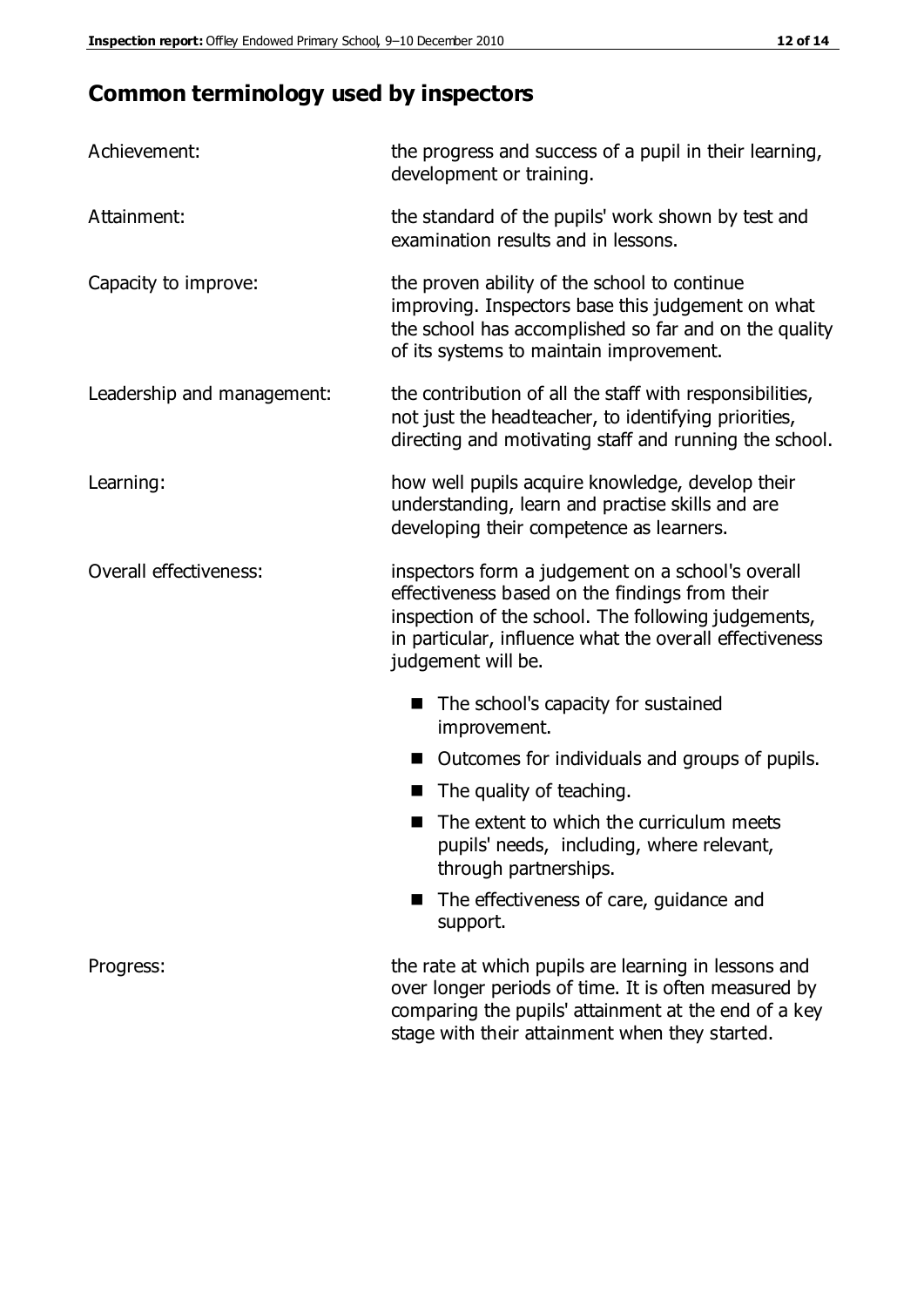#### **This letter is provided for the school, parents and carers to share with their children. It describes Ofsted's main findings from the inspection of their school.**

13 December 2010

#### Dear Pupils

#### **Inspection of Offley Endowed Primary School, Hitchin, SG5 3AT**

Thank you all very much for your friendliness and the way in which you so confidently spoke to us when we visited your school recently. We were impressed with the confidence and thoughtfulness of the pupils we spoke to and the mature attitudes you showed to school life. We were pleased that you enjoy school and behave well, even when you are not fully occupied in some lessons. You all seem to get on well together, are kind to each other and value the smallness of your school that enables you all to get to know each other well. Well done. Your school takes good care of you and you have lots of interesting things to learn about.

Your school provides a satisfactory education and you make satisfactory progress. We feel that some of you are capable of doing harder work than you are sometimes asked to do, particularly in English and mathematics. However we were impressed by your artwork, your musical skills and your ability in using computers. We were also pleased by how well you work together and support each other's' learning.

We have asked your teachers to help you make better progress by:

Making sure that all teaching is good or better.

Providing harder work for those of you that are capable of doing it.

Planning long term learning paths so that you all make steadily good progress from year to year.

We have also asked school leaders to carefully monitor how effective teaching is to help you learn well.

We wish you all the best for the future and are confident that you will all be able to play an important part in helping the school get better.

Yours sincerely

David Speakman